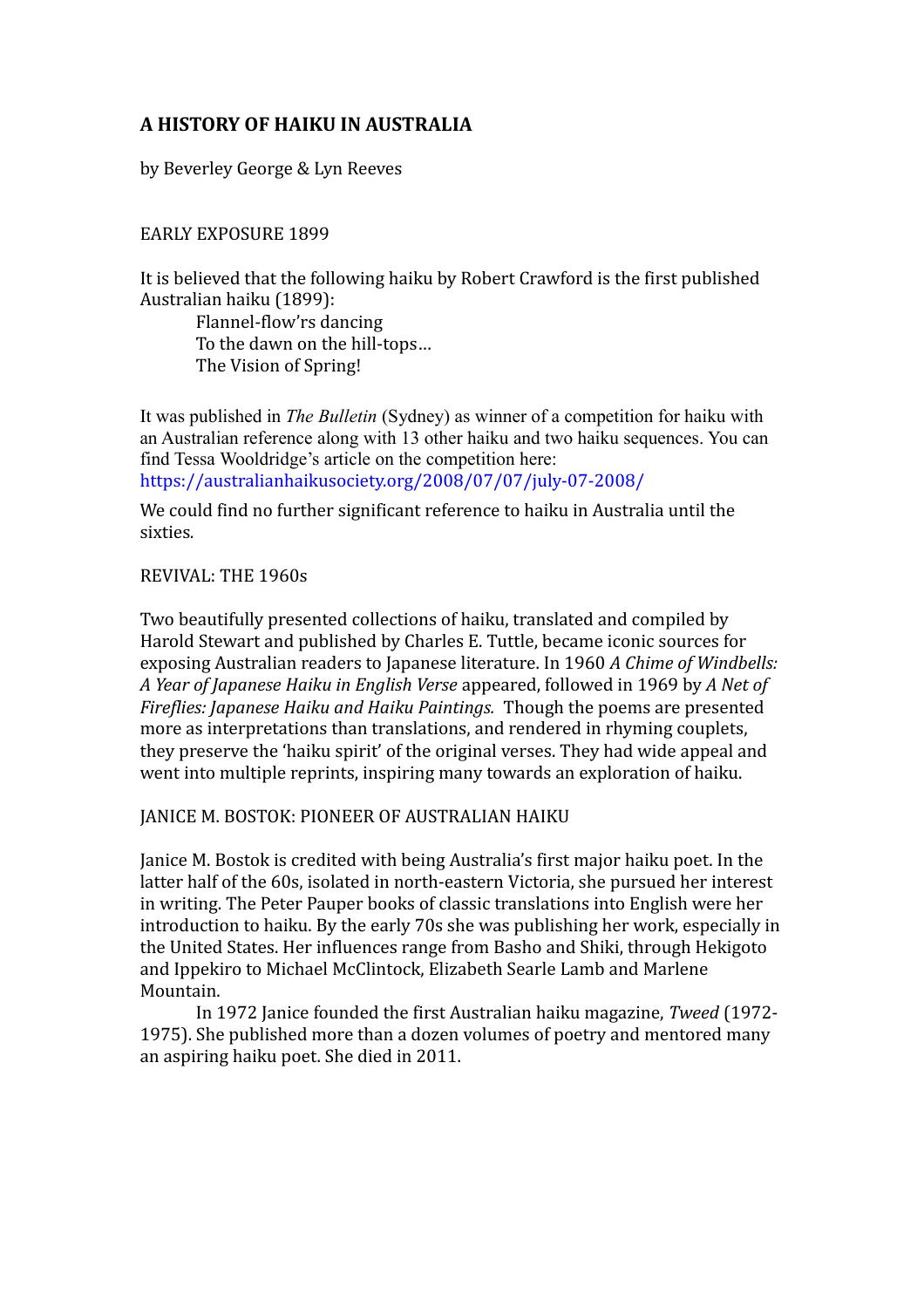#### DEVELOPMENT: 1970s-1990s

The Australian poet Robert Gray included haiku in his collections; much of his writing was influenced by haiku. His first published collection was in 1970.

In 1977 Norman Stokes published *The Ostrat Poems,* the first book of haiku by an Australian published in Australia.

1985 saw *The Kelly haiku & other widdershin tracks*, by Norman Talbot, (Nimrod Publications). Talbot had a wide following as an academic, poet and publisher and influenced many writers to enjoy haiku, though in the traditional 5/7/5 mode.

In 1988 – the year of World Expo 88 in Brisbane – Japan Airlines (JAL) sponsored a haiku contest for children. Jacqui Murray, a Brisbane poet and teacher, was selected as coordinator, assisted by John Knight and Ross Clark. Jack Stamm, an American haiku poet and long term resident of Japan, Professor Kazuo Sato, Professor of Comparative Literature at Waseda University and Kaneko Tohta, president of Japan's Modern Haiku Association, visited Brisbane to give a master class to Jacqui, John and Ross. JAL also flew Jack Stamm and Professor Sato to Brisbane to act as final judges, along with Professor Ackroyd. Thousands of children participated. The experience fomented the formation of the Paper Wasp group, which opened to public membership in 1994.

In the early 1990s Clarissa Stein ran an annual competition for haiku with an Australian flavor and published the results in an annual anthology, *Poppy Seeds and Laurel Tree.*

Also in June 1994 the literary magazine, *Famous Reporter,* published its first haiku section under the editorship of Lyn Reeves, who continued as haiku editor until the magazine's closure in 2012. Later in 1994, the Paper Wasp group released an anthology, *Wattle Winds: an Australian haiku sequence* with contributions by John Knight, Ross Clark, Jacqui Murray and Jack de Vidas. A short while afterwards the first issue of *paper wasp:* summer 1994/95, a collection of erotic haiku, appeared.

Following on the success of *Famous Reporter*, whose circulation increased as a result of the haiku pages, Dane Thwaites invited Janice Bostok to edit a haiku section in 1997 in *Hobo* poetry magazine. Jan also wrote a series of articles, "The Gum Tree Conversations" for each issue, explaining the features and techniques of writing haiku. Also in 1997, Pat Kelsall founded the literary magazine, *Yellow Moon,* which published haiku, tanka, haibun as well as other poetic forms. In 2000, Beverley George took over the editing of the magazine until its closure in 2006, extending its reach and initiating a supplement, *Young Yellow Moon* for children. Beverley George organized competitions for each genre in every issue, publishing the best of the entries as selected by independent judges.

Over the course of the years 1997-1999 editors John Bird and Janice M. Bostok created *The First Australian Haiku Anthology.*

*Haiku sans frontiers: une anthologie mondiale,* (1998) edited by Andre Duhaime was a bilingual anthology representing countries around the world where haiku was being written. It showcased the work of Janice M. Bostok, Ross Clark, Jack de Vidas, John Knight, Jacqui Murray, Lyn Reeves, Sue Stanford and John Turner in its Australian section.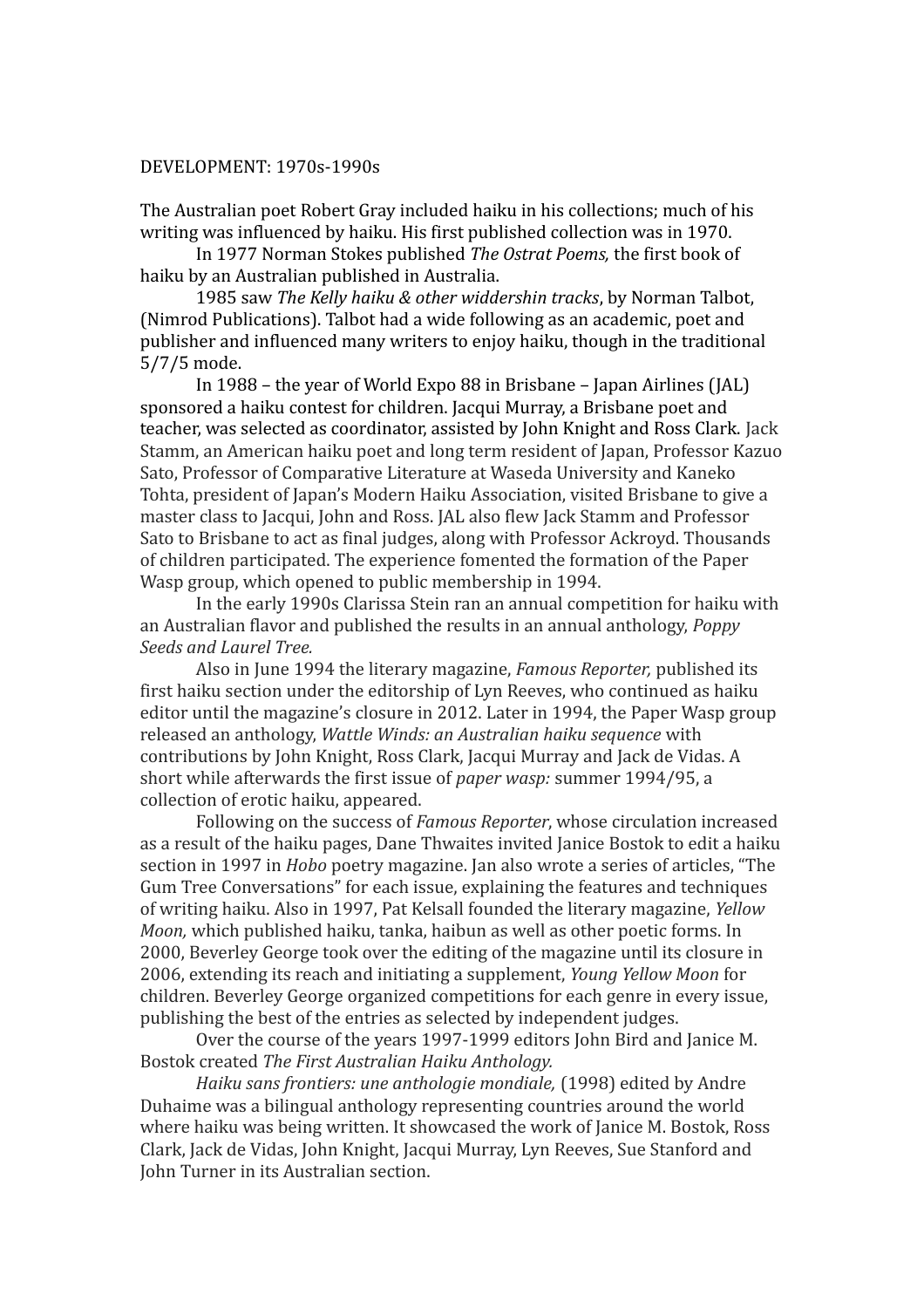## AUSTRALIAN HAIKU SOCIETY (HaikuOz) AND BEYOND

In 1999 the haiku group, Watersmeet, formed in Hobart. Its convenor, Lyn Reeves, invited Jim Kacian to give a workshop when he visited in 2000. As part of his visit to Australia, Jim Kacian met with leading haijin in several States and spoke of the creation of the World Haiku Association. Because of the interest this stirred, John Bird felt it was the ideal time to initiate an Australian Haiku Association. The idea of a national haiku body had been around for some time and by the year 2000 some prerequisites were in place. In particular, *The First Australian Haiku Anthology* (FAHA), created 1997-1999 and edited by John Bird and Janice Bostok, had published a respectable body of Australian-authored haiku by 82 Australian authors and had drawn attention to the possibility of a

national haiku identity. At the end of 2000 John had gathered a number of haijin from around the country to form HaikuOz, an online organization. He served as the first Contact Officer/Secretary for the first few months, and handed the role to Lyn Reeves in April 2001.From 2002, Sue Mill. Janice Bostok, Katherine Samuelowicz and Ron Moss successively filled this position, each for a term of approximately one year, until a new committee-based structure was implemented in 2006.

In early 2001, John Knight and Lyn Reeves selected Australian haiku content for the World Haiku Association website, and also for an Australian edition of the ezine, *Underground Testing.*

2001 also saw the beginning of Pardalote Press, (owned and operated by Lyn Reeves). Pardalote published a series of six haiku collections – by Lyn Reeves, Graham Nunn, Jodie Hawthorne, Watersmeet, Beverley George and Peter Macrow. Post Pressed, operated and edited by John Knight, published many haiku titles by Australian and New Zealand poets, beginning with Ernest Berry's *162 Haiku: a Korean war sequence,* in 2000. Other haiku poets published by Post Pressed included Janice M. Bostok, Katherine Samuelowicz, Lorin Ford, John Knight, Susan Stanford and Jeffrey Harpeng.

In July/August 2002 *Stylus Poetry Journal*, an online magazine, was launched by editor Rosanna Licari. It featured a haiku section edited by Janice Bostok, later succeeded by Duncan Richardson.

Peter Macrow began his haiku column in *Poam,* the newsletter of Melbourne Poets' Union, in 2005. A year later John Bird started the web anthology *Haiku Dreaming Australia* in response to some unwanted effects of the globalization of haiku.

In 2006, Paper Wasp published the *Second Australian Haiku Anthology*, edited by Janice M. Bostok, Katherine Samuelowicz and Vanessa Proctor.

Also in 2006, John Bird, Ron Moss and Lyn Reeves conducted a review of HaikuOz. HaikuOz was restructured and the positions of President, Vice-President and Secretary replaced those of Contact Officer/Secretary. Beverley George, who was in 2007 a guest speaker at the  $3<sup>rd</sup>$  Haiku Pacific Rim Conference in Matsuyama, Japan, filled the position of President, with Lyn Reeves as Vice President and Graham Nunn as Secretary. Dawn Bruce replaced Lyn in 2008. Cynthia Rowe became President (2011), Lynette Arden Vice-President (2012) and Greg Piko Secretary (2010). Currently, Vanessa Proctor is President, Lynette Arden is Vice President and Rodney Williams is Secretary.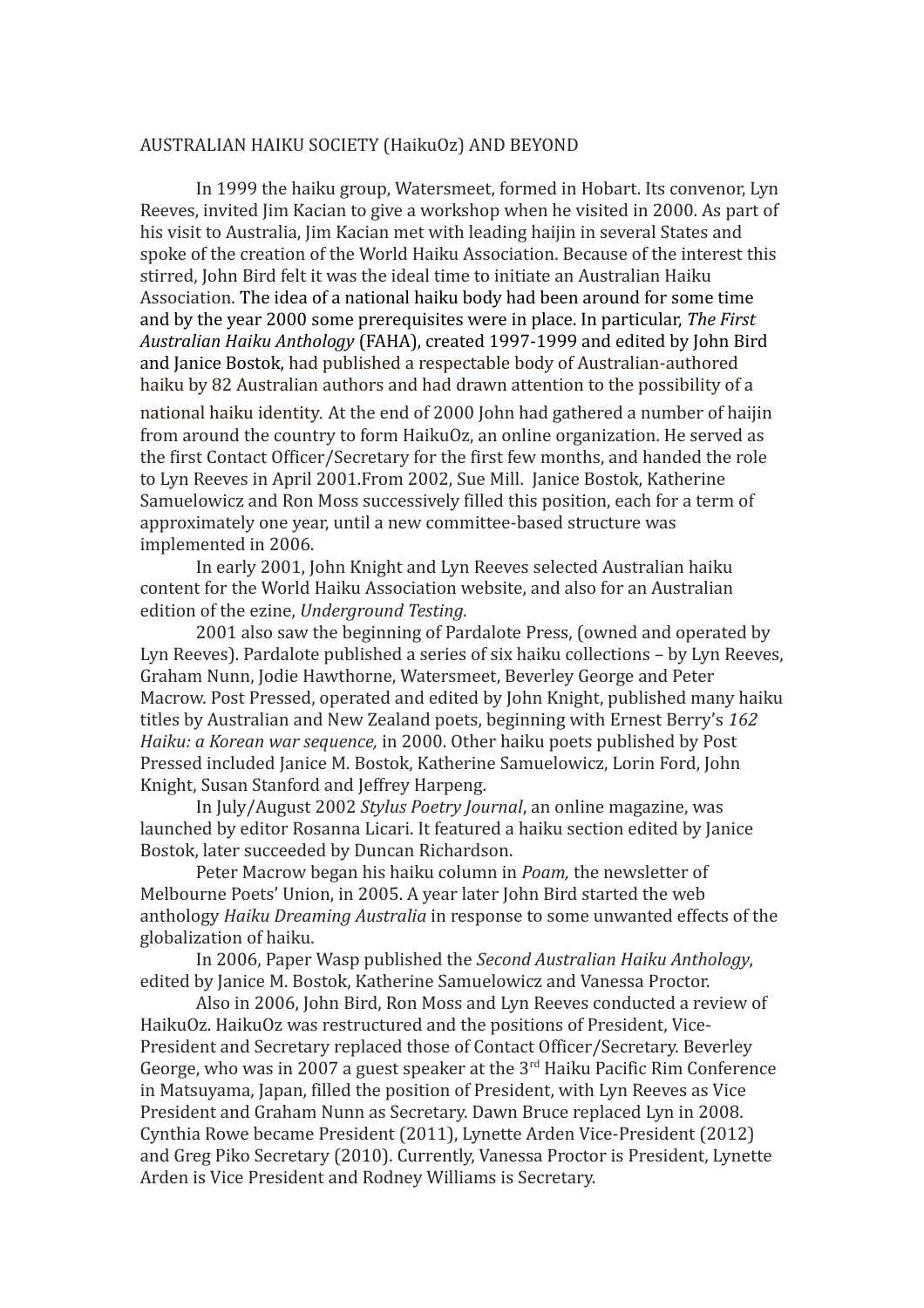As President, Beverley George organized and convened a major international haiku conference, the 4<sup>th</sup> Haiku Pacific Rim conference at Terrigal, NSW in 2009. More than 57 participants from 7 countries attended this four day event, which also brought together haijin from all over Australia to share their experience and enjoyment of haiku Eighty delegates attended the presentation of papers day, at which Martin Lucas, assisted by Stuart Quine, presented for the first time his now well known paper, 'Haiku as Poetic Spell'. One hundred people were in attendance at a kukai and readings at Gosford/Edogawa Gardens, which was attended by the Mayor of Gosford, and the consul and vice-consul of Japan in Sydney.

In 2011 the *Third Australian Haiku Anthology,* edited by Jacqui Murray and Katherine Samuelowicz, was published by Paper Wasp; and in 2013 *Windfall: Australian Haiku,* the first annual journal of Australian haiku, edited by Beverley George and published by Blue Giraffe Press (Peter Macrow), debuted.

#### THE CURRENT STATE OF AUSTRALIAN HAIKU

The Australian Haiku Society (HaikuOz) is web-based and made up of many components. Its leadership comprises a patron, president, vice-president, secretary, web manager and a small committee. Most input to the site comes from the leaders of the various small Australian haiku groups and from outside sources who send news of events and publication and competition opportunities. The position of President is for a four-year term.

As in Japan, small groups are at the heart and soul of Australian haiku writing. These are poems of observation, so it is fitting that the groups are regionally based, where members share urban or rural landscapes. These groups include Cloudcatchers (Northern New South Wales, led by Quendryth Young); Bindii Japanese Genre Poetry Group (Adelaide, led by Lynette Arden); Mari Warabiny (Perth, led by Maureen Sexton); Red Dragonflies (Sydney, led by Vanessa Proctor); Watersmeet (Hobart, led by Lyn Reeves and Ron Moss); Red Kelpie Haiku Group (Melbourne, led by Lorin Ford); and Ozku (Sydney, led by Dawn Bruce). The 'paper wasp' group (Brisbane, led by Katherine Samuelowicz) is currently not meeting regularly but it is hoped they will resume soon. (It is not unusual for groups to go a little quiet and then reinvent themselves).

Activity and reporting on the AHS website is usually local rather than state-led. However, in South Australia Lynette reports for other events, as well as for the Bindii Japanese Genre Poetry Group. Western Australia is remarkable for its breadth of poetic activities, which include public readings and displays of haiku, regularly reported by Maureen Sexton, and in Tasmania Lyn Reeves is an ambassador for haiku on many levels of involvement, while Ron Moss's artwork takes Australian images to the world through his haiga.

As another means of interacting with haiku information we also have a facebook page.

It would seem that from the beginning of haiku history in Australia there has been a desire to capture our own landscapes within this form of poetry – see, for example, *The Bulletin* competition in 1899, Clarissa Stein's competitions for haiku with an Australian theme, paper wasp's first anthology *Wattle Winds: an Australian haiku sequence. Famous Reporter* also encouraged haiku that reflected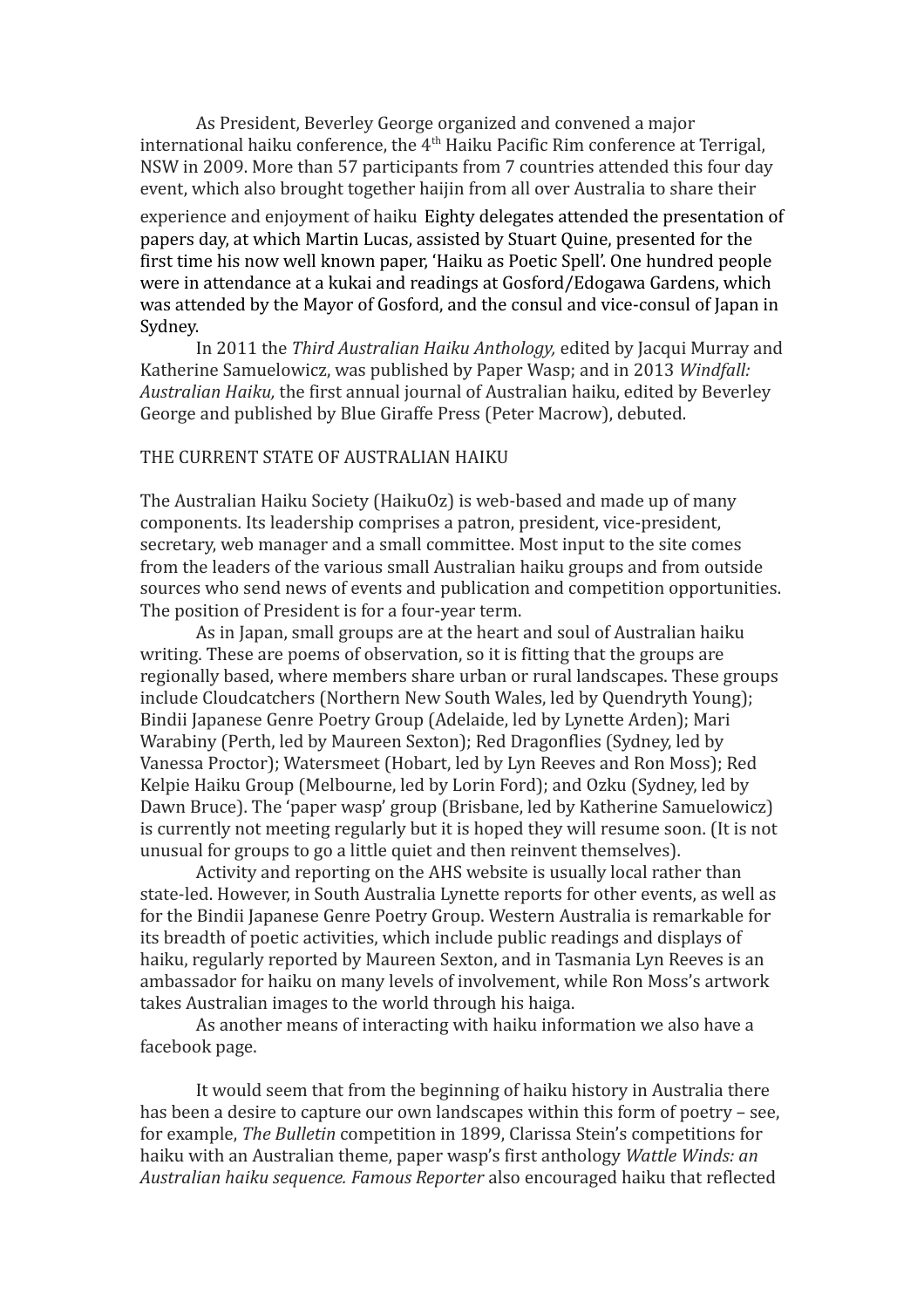the Australian experience. However, for many Australians influenced by the preponderance of haiku writers in the northern hemisphere, there was a reluctance to write on themes closer to their own environment. John Bird's work with *Haiku Dreaming Australia* has done much to dispel this reluctance and to encourage the richness of Australian imagery and idiom in haiku. Haiku that is true to Australian culture and themes finds ready publishing outlets overseas. While it is good to see the work of many Australian poets published overseas, it is hoped they will also support those Australian outlets that exist. The work of individual poets has also made a major contribution. Quendryth Young's collection *The Whole Body Singing* came second in 2008 in the Mildred Kanterman Award in the USA. In 2009, Lorin Ford's *A Wattle Seedpod* earned first place in the same award. Lorin has served as haiku editor for *Notes From the Gean* and from 2011 as managing editor, haiku editor and publisher for *A Hundred Gourds*.

*Paper wasp's* long contribution to the haiku scene will continue in electronic format now that it has ceased print publication. Of note were the haiku pages in the general poetry magazine *FreeXpresSion,* edited first by Quendryth Young and then by Cynthia Rowe. Online outlets include *Creatrix* and *Bindii Japanese Genre Poetry Group.*

The Cloudcatchers group has a ginko-based structure for members who walk, write, feast and workshop in northern NSW, and the Red Dragonflies in Sydney enjoys an occasional ginko at a park or beach. In Adelaide the Bindii Japanese Genre Poetry Group enjoys the diversity and beauty of the Botanical Gardens as have Watersmeet in Hobart. No doubt other groups have done much the same elsewhere. The Red Kelpie Haiku Group, established in 2014, meets seasonally in the Melbourne Botanic Gardens to discuss haiku and haiku topics (for which pre-reading is required), go on a ginko and share draft haiku. Members' haiku developed from the day are shared by email and receive comments and criticism from all who attended the meeting.

Ginko with Lysenko is a series of about four walks a year in various places around Melbourne. The ginko, led by Myron, have taken place in locations such as cemeteries, the beach, the botanical gardens, The Shrine of Remembrance and the Yarra River. Poets pay to attend this event, the aim being to encourage the writing of haiku and then to work on them so that they become suitable for publication. Anyone is welcome to attend. Poets who have participated include Kevin Brophy, Emily Zoe Baker, Matt Hetherington, Di Cousens, Maria Leopoldo and Rob Scott. In December 2012, Cynthia Rowe organized a ginko in Melbourne with visiting poet, Penny Harter.

At the 4<sup>th</sup> Haiku Pacific Rim Conference two of the events were ginkobased, one at Edogawa Gardens, Gosford, and one in the arboretum at Pearl Beach. The poems were pasted up and peer-judged in a kukai. Also included was a people's choice for the additional day when delegates came to listen rather than write. An unheralded red dust storm provoked a further batch of haiku written in real time in response to natural phenomena! A visit to the Australian Reptile Park elicited some lively haiku too.